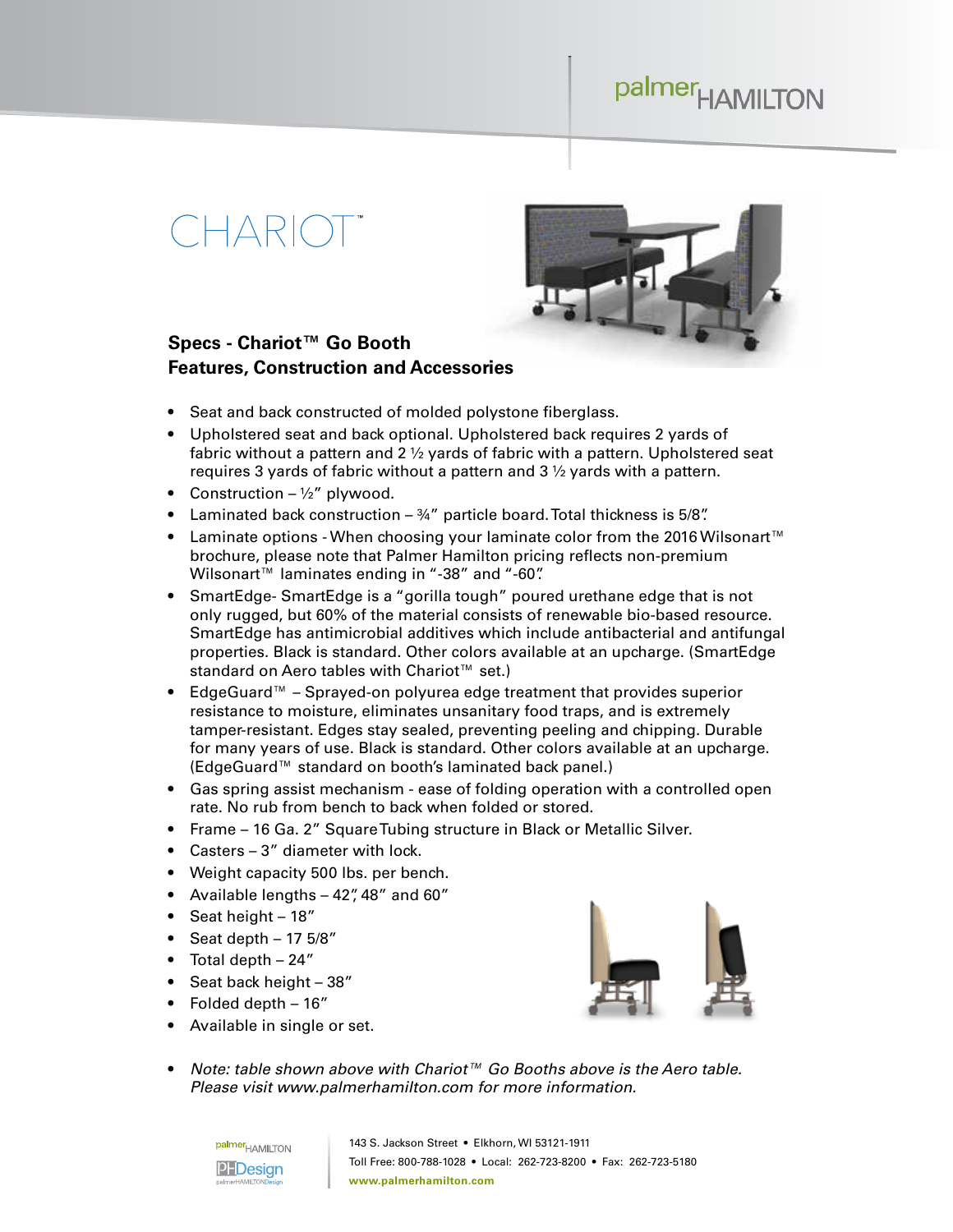### palmer<sub>HAMILTON</sub>

# $\exists \triangle R(C)$



#### **Specs - Chariot™ Fixed Booth Features, Construction and Accessories**

- Seat and back constructed of molded polystone fiberglass.
- Upholstered seat and back optional. Upholstered back requires 2 yards of fabric without a pattern and 2 ½ yards of fabric with a pattern. Upholstered seat requires 3 yards of fabric without a pattern and 3 ½ yards with a pattern.
- Construction  $\frac{1}{2}$ " plywood.
- Laminated back construction ¾" particle board. Total thickness is 5/8".
- Laminate options When choosing your laminate color from the 2016 Wilsonart<sup>™</sup> brochure, please note that Palmer Hamilton pricing reflects nonpremium Wilsonart<sup>™</sup> laminates ending in "-38" and "-60".
- EdgeGuard™ Sprayed-on polyurea edge treatment that provides superior resistance to moisture, eliminates unsanitary food traps, and is extremely tamper-resistant. Edges stay sealed, preventing peeling and chipping. Durable for many years of use. Black is standard. Other colors available at an upcharge. (EdgeGuard™ standard on booth's laminated back panel and table.)
- Frame 16 Ga. 2" Square Tubing structure in Black or Metallic Silver
- Weight capacity 500 lbs. per bench.
- Available lengths 42", 48" and 60"
- Seat height 18"
- Seat depth  $-175/8"$
- Seat back height 38.50"
- Available in single or set.
- Available Window Divider Kit:

• Fixed Booth side panel 6" and 12" height options with clear or custom window panel

• Back to Back Booth (new models) 3 widths with 6" and 12" height options with clear or custom graphic panel

• **Note:** *Shown above with Chariot Fixed Booths is an optional custom insert side panel. Please visit www.palmerhamilton.com for more information.*